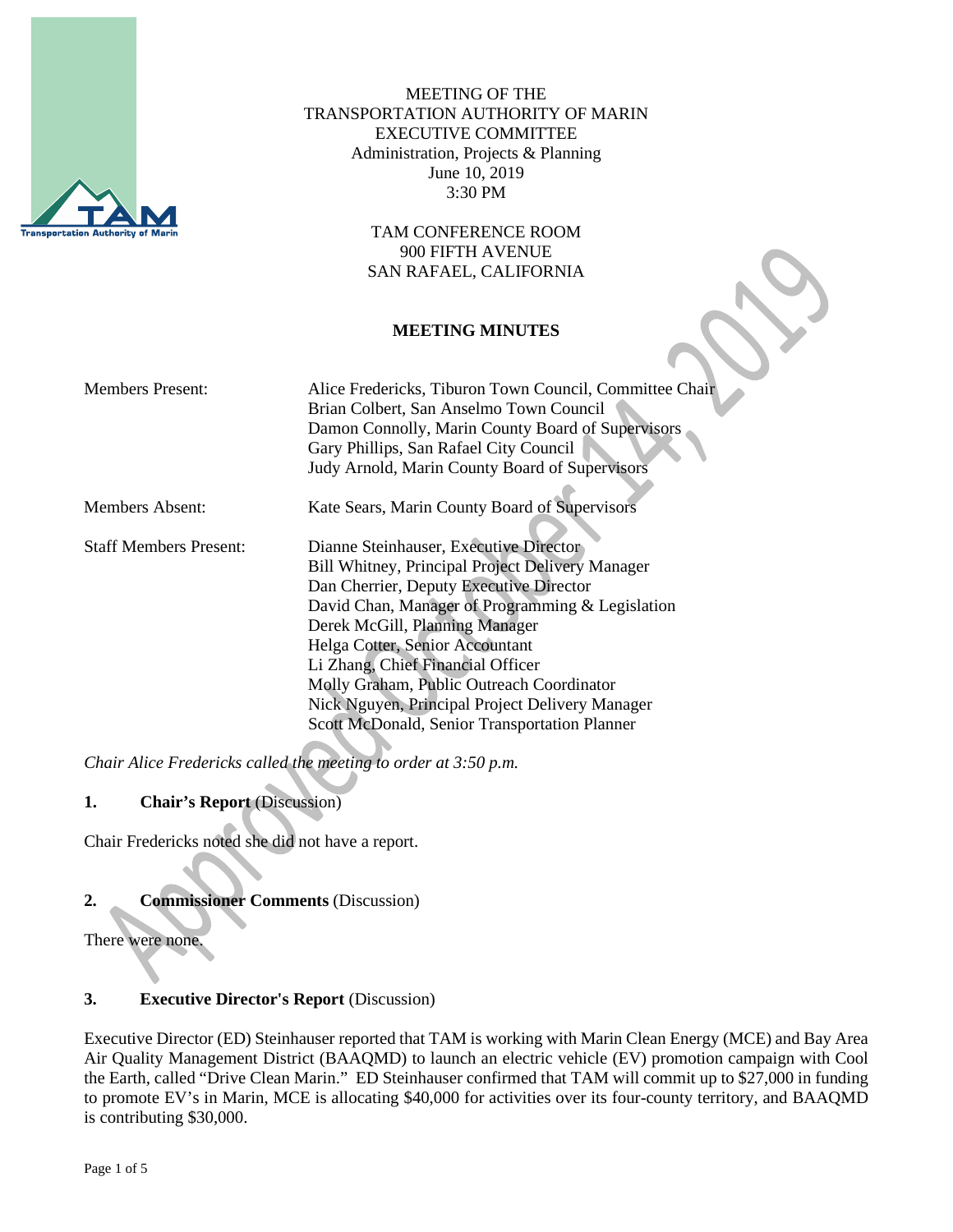ED Steinhauser also reported on the Ramp Metering project on Hwy 101. She stated that Caltrans is notifying local agencies and the public that construction will be taking place, which is scheduled to be completed by the Spring of 2020.

ED Steinhauser announced the opening of the Grand Avenue Bicycle and Pedestrian Bridge on Thursday, June 13, which TAM helped to fund. ED Steinhauser concluded her report with an update on the June 27 Board Meeting noting that interviews for the executive director position will occur prior to the board meeting.

Chair Fredericks thanked TAM and the City of San Rafael on completing the Grand Avenue Bicycle and Pedestrian Bridge project.

## **4. Open time for public expression**

No one from the public came forward to speak.

# **5. Approval of the Minutes from May 13, 2019 Meeting (Action)**

Commissioner Phillips moved to approve the Minutes from May 13, 2019 Meeting which Commissioner Connolly seconded. The motion carried unanimously.

#### **6. Mobility on Demand Grant (**Discussion)

ED Steinhauser introduced Tim Haile, Deputy Director of Capital Projects at the Contra Costa Transportation Authority (CCTA), to discuss the agency's plans for a Mobility on Demand pilot program. ED Steinhauser explained that a federal grant was awarded to Contra Costa, San Francisco and Marin to develop a Mobility on Demand program and that it was the only regional transportation agency of the nine awardees.

Mr. Haile discussed Contra Costa's plan to develop a single platform that would integrate public and private transportation networks to enable users to plan trips that would include multi-modal transport options. Mr. Haile explained that it is hoped the single platform would complement all existing public and private transportation options from over 24 transit operators in the Bay Area to provide a seamless, personal trip for the user.

Mr. Haile discussed the mobile application, which will enable users to schedule, pay and track their journey, and receive rewards for the trip that was booked through the platform. Mr. Haile explained that the main purpose of the platform is to tailor the transport options to the user, which could include carshare in addition to transit.

Mr. Haile discussed the \$17.6 million grant, which he noted requires a 50% match. He explained that there is a requirement to complete Phase 1 of the project, which includes a trip study of the Hwy 680 corridor in Contra Costa County with destinations in Marin County (such as SMART), and San Francisco. Mr. Haile stated that a main goal is to connect people to transportation options more efficiently and in a way that makes the journey time comparable to driving. By way of example, Mr. Haile explained that, having evaluated the transportation options, he chose to arrive at this meeting by carshare to save time.

Mr. Haile discussed the need for a regional data center to allow for real time trip planning and provide information on what people are using and where they are going to enable better transportation planning and investment. Mr. Haile also discussed the need to integrate the transportation services. He noted that data collected from the mobile application can identify areas where governments can incentivize behavioral change and provide more mobility options.

ED Steinhauser stated the potential of this application to provide options that encourage people not to drive.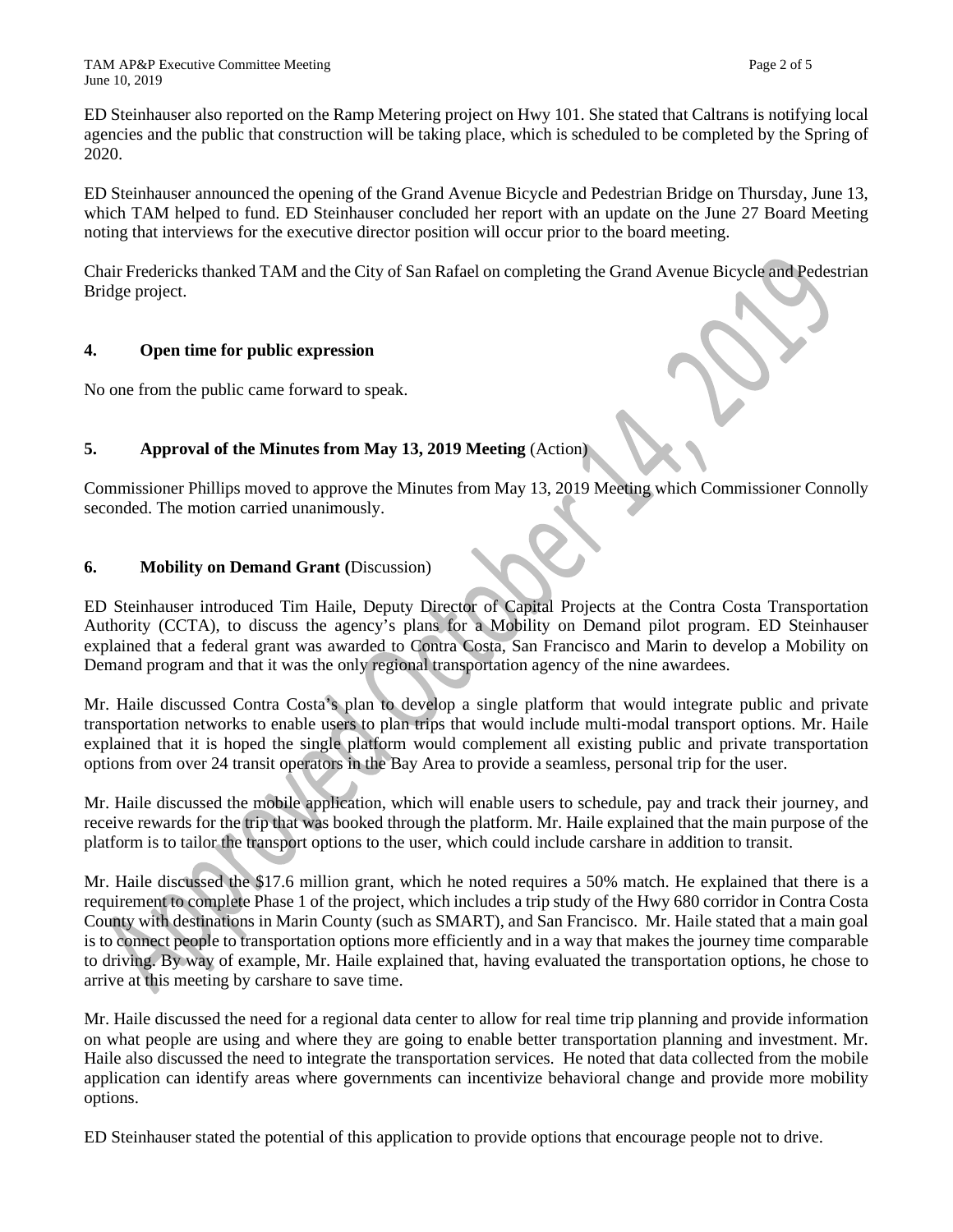There were no public comments on this issue.

Commissioner Phillips stated that the project had a lot of merit and Chair Fredericks congratulated Mr. Haile and staff for attracting the grant.

### 7. **Review and Acceptance of 2019 Measure A 1/2-Cent Transportation Sales Tax Compliance Auditee Selection List** (Action)

Chief Financial Officer, Li Zhang, presented the staff report which asked the Committee to review the 2019 Measure A 1/2-Cent Transportation Sales Tax Compliance Auditee Selection List and refers it to the TAM Board for approval. Ms. Zhang noted that this is the 9<sup>th</sup> cycle of the Sales Tax Compliance Audit and that staff is recommending the following 5 recipients being audited: the City of San Rafael and County of Marin for the maintenance of multi-use pathways under the interest fund category, Marin Transit, who are audited annually due to the significant amount of funding it receive, the City of Sausalito for local streets and roads funding, and Town of Fairfax for a large Safe Pathways project. Ms. Zhang noted that Safe Routes Pathways category, under Strategy 4.1, is audited every 3 years and are not due to be audited this year, the Crossing Guards category, under Strategy 4.2, are audited every other year and were audited last year and for the final category - Safe Pathways to Schools the Town of Fairfax has been selected for a large project.

Ms. Zhang explained that, since Measure AA will be implemented with the start of the new fiscal year on July 1, staff is recommending updating the Measure A Compliance Audit Policy to reflect new policies for the Citizens' Oversight Committee (COC) review and the Board's approval in the near future.

Ms. Zhang discussed the next steps in the process, when the Board will be asked to approve the list of auditees selected. Staff will conduct a workshop in August and the agencies will meet with the audit team. She noted that the contract for the previous auditor was terminated due to a potential conflict of interest because the auditor works, as well, with the City of San Rafael. Ms. Zhang stated that interviews for a new audit team were conducted early last week and staff will be making a recommendation to the TAM Board at its June meeting.

There were no members of the public present.

Commissioner Phillips moved to accept 2019 Measure A 1/2-Cent Transportation Sales Tax Compliance Auditee Selection List, which Commissioner Connolly seconded. The motion passed unanimously.

# **8. Accept Caltrans Planning Grant for Bus on Shoulder and Authorize Local Resolution of Support**  (Action)

ED Steinhauser introduced this item which asked the Committee to review and approve a resolution authorizing the Executive Director to execute Agreements with Caltrans to accept a Caltrans Planning Grant to conduct a Bus on Shoulder Feasibility Study for Highway 101 and approve matching funds from TAM as required by the grant. She stated that TAM has received a grant for a feasibility and planning study to implement Bus on Shoulder to provide travel time savings for transit users. ED Steinhauser explained that shoulder areas are available on Hwy 101 in north Marin from Novato to San Rafael but are limited in the south because the available road space was used for a carpool lane. ED Steinhauser provided background information on Bus on Shoulder and explained that buses would be able to use the shoulder to navigate the highway during commute hours to provide significant travel time savings.

Senior Transportation Planner Scott McDonald discussed the Caltrans grant, which the Board needs to formally accept by resolution at its June meeting. Mr. McDonald discussed the Hwy 101 corridor, which has 500 daily buses with 20,000 riders, half of whom use local Marin Transit routes and the other half use Golden Gate Transit's routes. He noted that there are significant delays from Novato to San Rafael, which should benefit from Bus on Shoulder.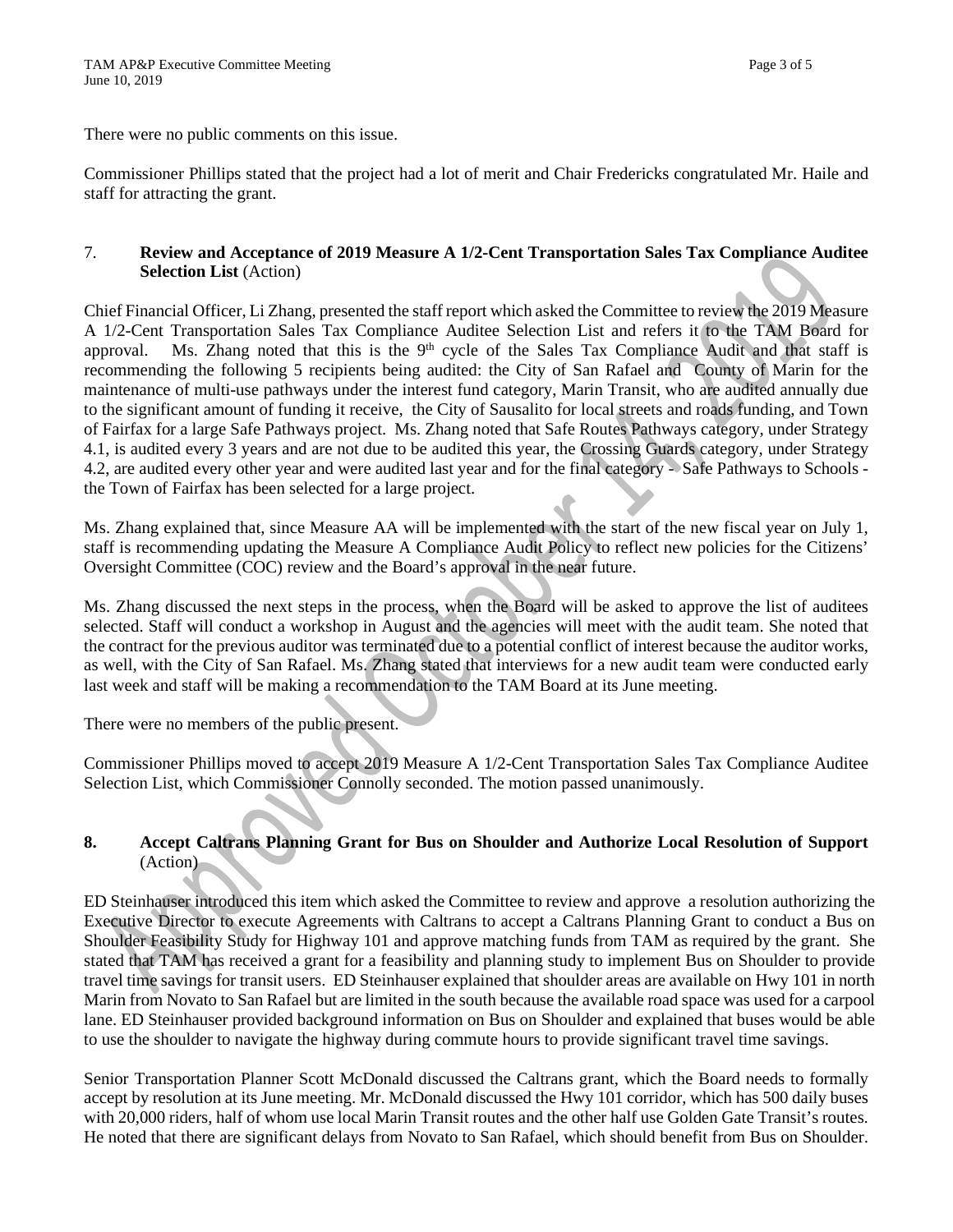Mr. McDonald explained the importance of the issue by comparing travel time between Marin Transit's route 35 and a single-occupancy vehicle, noting that the bus takes significantly longer than driving alone. Mr. McDonald explained how the study would look at the feasibility and the potential benefits to the different routes along the corridor.

Mr. McDonald discussed how Marin County has some existing facilities which Bus on Shoulder could capitalize on, such as inline bus stops and auxiliary lanes. Mr. McDonald showed some images of Bus on Shoulder in other cities.

In response to Commissioner Arnold, ED Steinhauser explained that High Occupancy Lanes (HOV) sometimes exist alongside Bus on Shoulder lanes, citing Chicago as an example. She discussed the difficulty of buses using the HOV lanes in Marin particularly when needing to cross traffic to pick up passengers at traffic stops.

Mr. McDonald explained that the study will consider conceptual designs, ridership benefits, outreach, and develop an implementation plan. He stated that TAM's partners include transit operators, MTC, California Highway Patrol, the Cities of San Rafael and Novato, and Caltrans.

Mr. McDonald discussed the \$308,000 grant from SB1, which requires matching funds that staff is recommends through local city and county contributions. He noted that the grant must be formally accepted by a resolution at the next TAM Board meeting, so that the documents can be filed with Caltrans by the middle of July. Mr. McDonald stated that staff is asking the committee to make a recommendation to the Board to approve the resolution.

Commissioner Phillips asked why the project has not been undertaken by Caltrans and why the need for a feasibility study. In response, ED Steinhauser explained that the focus of the study would be on planning and design for the project; that frequency of bus trips and the need for buses to cross onramps need to be studied. Furthermore, ED Steinhauser explained that public outreach and studies showing the project's effectiveness is necessary to secure state funding for this capital project. She noted that TAM is undertaking the project, rather than Caltrans, because it is not a standard policy with the State at this point in time.

In response to Commissioner Phillips, Mr. McDonald stated that he envisaged the formation of a technical advisory group that would include public works personnel from the Cities of San Rafael and Novato. ED Steinhauser stated that TAM staff would provide presentations at Council meetings on the project if requested.

Commissioner Phillips moved to recommend that the TAM Board adopt a resolution authorizing the Executive Director to execute agreements with Caltrans to accept the Caltrans Planning Grant to conduct a Bus on Shoulder Feasibility Study for Highway 101 and approve matching funds from TAM required by the grant. which Commissioner Connolly seconded. The motion passed unanimously.

# **9. Review and Accept the Updated Project Status Report** (Action)

Principal Project Delivery Manager Bill Whitney presented the staff report which asked the Committee to review the project updates provided and refers the item to the TAM Board for acceptance. Mr. Whitney acknowledged the updated financial and budget information in the report that was provided by Li Zhang and Helga Cotter. Mr. Whitney focused his discussion on the multi-use paths in Central Marin, including the northern and southern segments of the North South Greenway, and the extended path from Andersen Drive to Rice Drive, which he noted should open soon.

Mr. Whitney went on to discuss the segment between Rice Drive and Second Street in San Rafael which has a funding short fall even with a contributing grant the City of San Rafael has secured. Commissioner Phillips noted that the City of San Rafael has \$1.2 million in funding for a \$3 million project.